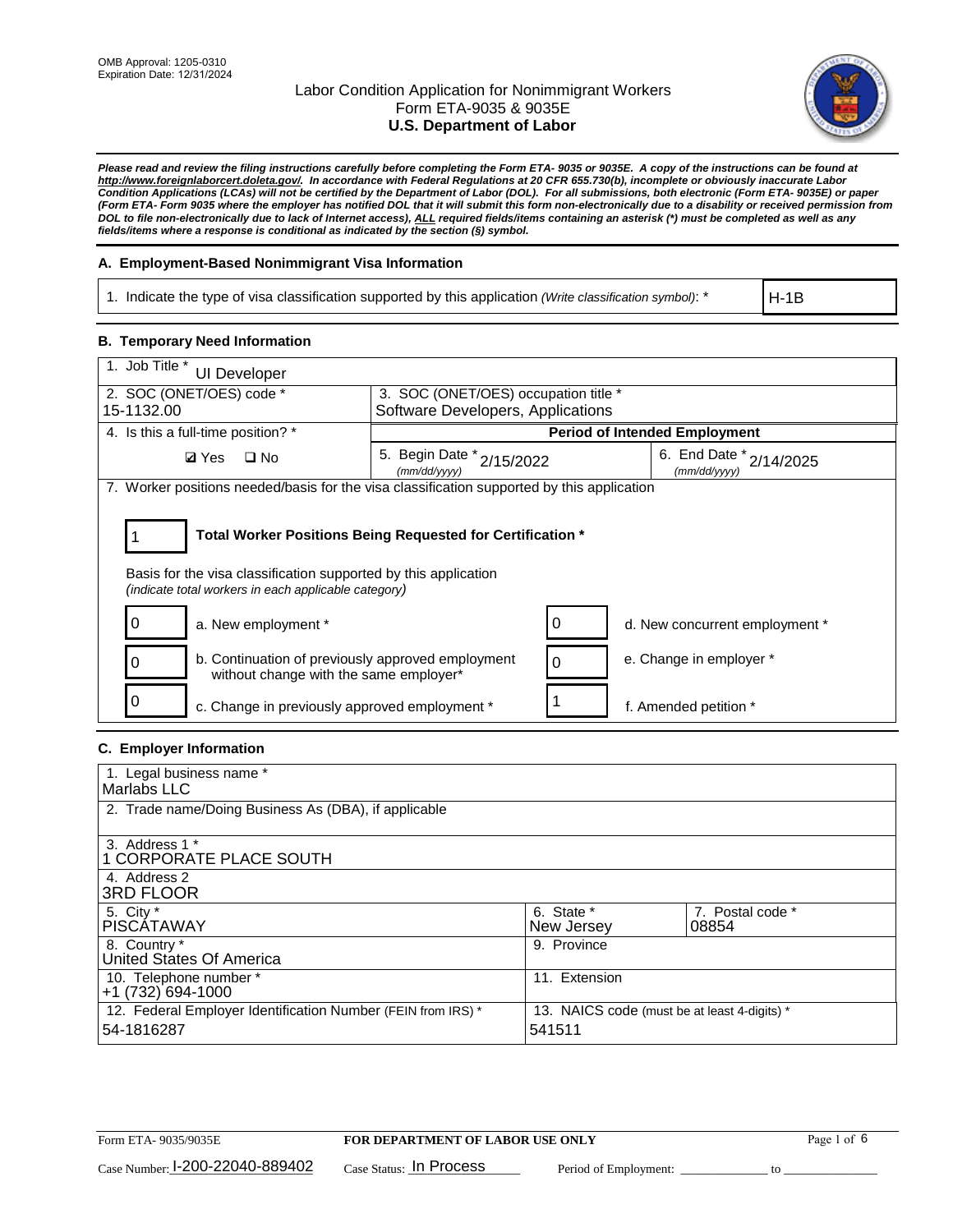

## **D. Employer Point of Contact Information**

**Important Note**: The information contained in this Section must be that of an employee of the employer who is authorized to act on behalf of the employer in labor certification matters. The information in this Section must be different from the agent or attorney information listed in Section E, unless the attorney is an employee of the employer.

| 1. Contact's last (family) name *               | 2. First (given) name * |                          | 3. Middle name(s)         |
|-------------------------------------------------|-------------------------|--------------------------|---------------------------|
| Vidyadharan                                     | Sanjay                  |                          |                           |
| 4. Contact's job title *<br>Chief Legal Officer |                         |                          |                           |
| 5. Address 1 *<br>1 CORPORATE PLACE SOUTH       |                         |                          |                           |
| 6. Address 2<br><b>3RD FLOOR</b>                |                         |                          |                           |
| 7. City *<br><b>PISCÁTAWAY</b>                  |                         | 8. State *<br>New Jersey | 9. Postal code *<br>08854 |
| 10. Country *<br>United States Of America       |                         | 11. Province             |                           |
| 12. Telephone number *                          | 13. Extension           | 14. E-Mail address       |                           |
| +1 (732) 694-1000                               | 1600                    | sanjay@marlabs.com       |                           |

# **E. Attorney or Agent Information (If applicable)**

**Important Note**: The employer authorizes the attorney or agent identified in this section to act on its behalf in connection with the filing of this application.

| 1. Is the employer represented by an attorney or agent in the filing of this application? *<br>If "Yes," complete the remainder of Section E below. |               |                         |                                                                                       | $\Box$ Yes | <b>ØNo</b>        |  |
|-----------------------------------------------------------------------------------------------------------------------------------------------------|---------------|-------------------------|---------------------------------------------------------------------------------------|------------|-------------------|--|
| 2. Attorney or Agent's last (family) name §                                                                                                         |               | 3. First (given) name § |                                                                                       |            | 4. Middle name(s) |  |
| 5. Address 1 §                                                                                                                                      |               |                         |                                                                                       |            |                   |  |
| 6. Address 2                                                                                                                                        |               |                         |                                                                                       |            |                   |  |
| 7. City §                                                                                                                                           |               | 8. State §              |                                                                                       |            | 9. Postal code §  |  |
| 10. Country §                                                                                                                                       |               | 11. Province            |                                                                                       |            |                   |  |
| 12. Telephone number §                                                                                                                              | 13. Extension | 14. E-Mail address      |                                                                                       |            |                   |  |
| 15. Law firm/Business name §                                                                                                                        |               |                         | 16. Law firm/Business FEIN §                                                          |            |                   |  |
| 17. State Bar number (only if attorney) §                                                                                                           |               |                         | 18. State of highest court where attorney is in good<br>standing (only if attorney) § |            |                   |  |
| 19. Name of the highest State court where attorney is in good standing (only if attorney) §                                                         |               |                         |                                                                                       |            |                   |  |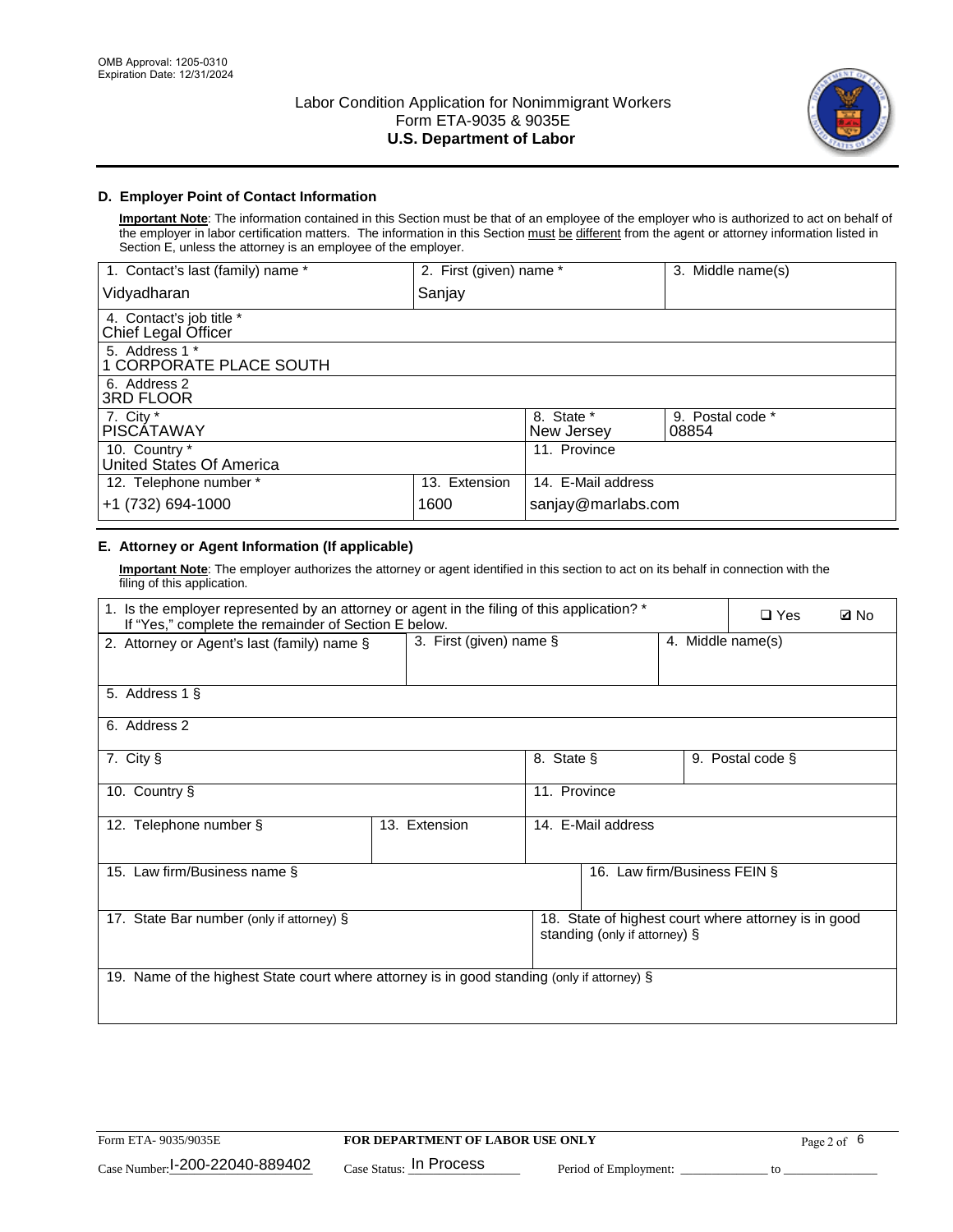

#### **F. Employment and Wage Information**

**Important Note**: The employer must define the intended place(s) of employment with as much geographic specificity as possible. Each intended place(s) of employment listed below must be the worksite or physical location where the work will actually be performed and cannot be a P.O. Box. The employer must identify all intended places of employment, including those of short duration, on the LCA. 20 CFR 655.730(c)(5). If the employer is submitting this form non-electronically and the work is expected to be performed in more than one location, an attachment must be submitted in order to complete this section. An employer has the option to use either a single Form ETA-9035/9035E or multiple forms to disclose all intended places of employment. If the employer has more than ten (10) intended places of employment at the time of filing this application, the employer must file as many additional LCAs as are necessary to list all intended places of employment. See the form instructions for further information about identifying all intended places of employment.

#### a.*Place of Employment Information* 1

|                       | 1. Enter the estimated number of workers that will perform work at this place of employment under<br>the LCA.*                 |  |                                          |                      |                          |              |  |  |
|-----------------------|--------------------------------------------------------------------------------------------------------------------------------|--|------------------------------------------|----------------------|--------------------------|--------------|--|--|
|                       | 2. Indicate whether the worker(s) subject to this LCA will be placed with a secondary entity at this<br>place of employment. * |  |                                          |                      | <b>Ø</b> Yes             | $\square$ No |  |  |
|                       | 3. If "Yes" to question 2, provide the legal business name of the secondary entity. §                                          |  |                                          |                      |                          |              |  |  |
|                       | <b>SEI Investments</b>                                                                                                         |  |                                          |                      |                          |              |  |  |
|                       | 4. Address 1 *<br>28319 Shining Creek Ln                                                                                       |  |                                          |                      |                          |              |  |  |
|                       | 5. Address 2                                                                                                                   |  |                                          |                      |                          |              |  |  |
| 6. City $*$<br>Spring |                                                                                                                                |  | 7. County *<br>Montgomery                |                      |                          |              |  |  |
| Texas                 | 8. State/District/Territory *                                                                                                  |  | 9. Postal code *<br>77386                |                      |                          |              |  |  |
|                       | 10. Wage Rate Paid to Nonimmigrant Workers *                                                                                   |  | 10a. Per: (Choose only one)*             |                      |                          |              |  |  |
|                       | From $\sin 92700$ 00<br>To: $$$                                                                                                |  | □ Hour □ Week □ Bi-Weekly □ Month 回 Year |                      |                          |              |  |  |
|                       | 11. Prevailing Wage Rate *                                                                                                     |  | 11a. Per: (Choose only one)*             |                      |                          |              |  |  |
|                       | 92685 00<br>$\mathbf{\hat{S}}$                                                                                                 |  | □ Hour □ Week □ Bi-Weekly □ Month □ Year |                      |                          |              |  |  |
|                       | Questions 12-14. Identify the source used for the prevailing wage (PW) (check and fully complete only one): *                  |  |                                          |                      |                          |              |  |  |
| 12.<br>$\Box$         | A Prevailing Wage Determination (PWD) issued by the Department of Labor                                                        |  |                                          |                      | a. PWD tracking number § |              |  |  |
| 13.<br>$\mathbf v$    | A PW obtained independently from the Occupational Employment Statistics (OES) Program                                          |  |                                          |                      |                          |              |  |  |
|                       | a. Wage Level (check one): §                                                                                                   |  |                                          | b. Source Year §     |                          |              |  |  |
|                       | ☑ ॥<br>$\square$ $\square$<br>$\square$ IV<br>$\Box$ N/A<br>⊓⊥                                                                 |  |                                          | 7/1/2021 - 6/30/2022 |                          |              |  |  |
| 14.                   | A PW obtained using another legitimate source (other than OES) or an independent authoritative source                          |  |                                          |                      |                          |              |  |  |
|                       | a. Source Type (check one): §<br>b. Source Year §<br>$\Box$ CBA<br>$\Box$ DBA<br>$\square$ SCA<br>$\Box$ Other/ PW Survey      |  |                                          |                      |                          |              |  |  |
|                       | c. If responded "Other/ PW Survey" in question 14.a, enter the name of the survey producer or publisher §                      |  |                                          |                      |                          |              |  |  |
|                       | d. If responded "Other/ PW Survey" in question 14.a, enter the title or name of the PW survey §                                |  |                                          |                      |                          |              |  |  |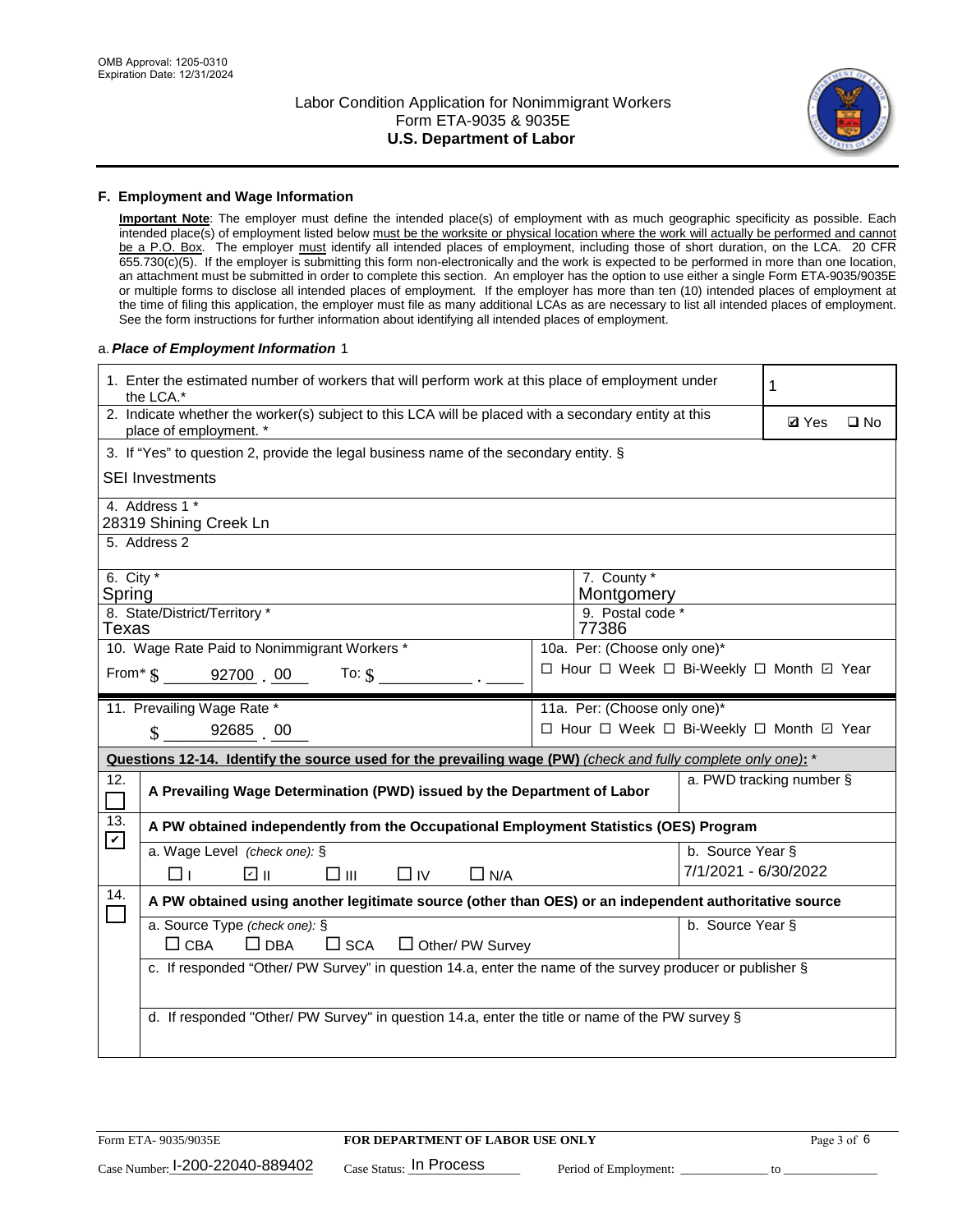

# **G. Employer Labor Condition Statements**

! *Important Note:* In order for your application to be processed, you MUST read Section G of the Form ETA-9035CP - General Instructions for the 9035 & 9035E under the heading "Employer Labor Condition Statements" and agree to all four (4) labor condition statements summarized below:

- (1) **Wages:** The employer shall pay nonimmigrant workers at least the prevailing wage or the employer's actual wage, whichever is higher, and pay for non-productive time. The employer shall offer nonimmigrant workers benefits and eligibility for benefits provided as compensation for services on the same basis as the employer offers to U.S. workers. The employer shall not make deductions to recoup a business expense(s) of the employer including attorney fees and other costs connected to the performance of H-1B, H-1B1, or E-3 program functions which are required to be performed by the employer. This includes expenses related to the preparation and filing of this LCA and related visa petition information. 20 CFR 655.731;
- (2) **Working Conditions:** The employer shall provide working conditions for nonimmigrants which will not adversely affect the working conditions of workers similarly employed. The employer's obligation regarding working conditions shall extend for the duration of the validity period of the certified LCA or the period during which the worker(s) working pursuant to this LCA is employed by the employer, whichever is longer. 20 CFR 655.732;
- (3) **Strike, Lockout, or Work Stoppage:** At the time of filing this LCA, the employer is not involved in a strike, lockout, or work stoppage in the course of a labor dispute in the occupational classification in the area(s) of intended employment. The employer will notify the Department of Labor within 3 days of the occurrence of a strike or lockout in the occupation, and in that event the LCA will not be used to support a petition filing with the U.S. Citizenship and Immigration Services (USCIS) until the DOL Employment and Training Administration (ETA) determines that the strike or lockout has ended. 20 CFR 655.733; and
- (4) **Notice:** Notice of the LCA filing was provided no more than 30 days before the filing of this LCA or will be provided on the day this LCA is filed to the bargaining representative in the occupation and area of intended employment, or if there is no bargaining representative, to workers in the occupation at the place(s) of employment either by electronic or physical posting. This notice was or will be posted for a total period of 10 days, except that if employees are provided individual direct notice by e-mail, notification need only be given once. A copy of the notice documentation will be maintained in the employer's public access file. A copy of this LCA will be provided to each nonimmigrant worker employed pursuant to the LCA. The employer shall, no later than the date the worker(s) report to work at the place(s) of employment, provide a signed copy of the certified LCA to the worker(s) working pursuant to this LCA. 20 CFR 655.734.

1. **I have read and agree to** Labor Condition Statements 1, 2, 3, and 4 above and as fully explained in Section G of the Form ETA-9035CP – General Instructions for the 9035 & 9035E and the Department's regulations at 20 CFR 655 Subpart H. \*

**Ø**Yes ロNo

## **H. Additional Employer Labor Condition Statements –H-1B Employers ONLY**

!**Important Note***:* In order for your H-1B application to be processed, you MUST read Section H – Subsection 1 of the Form ETA 9035CP – General Instructions for the 9035 & 9035E under the heading "Additional Employer Labor Condition Statements" and answer the questions below.

#### *a. Subsection 1*

| 1. At the time of filing this LCA, is the employer H-1B dependent? §                                                                                                                                                                                               |  |  | $\Box$ No |              |
|--------------------------------------------------------------------------------------------------------------------------------------------------------------------------------------------------------------------------------------------------------------------|--|--|-----------|--------------|
| 2. At the time of filing this LCA, is the employer a willful violator? $\S$                                                                                                                                                                                        |  |  | ⊡ No      |              |
| 3. If "Yes" is marked in questions H.1 and/or H.2, you must answer "Yes" or "No" regarding<br>whether the employer will use this application ONLY to support H-1B petitions or extensions of<br>status for exempt H-1B nonimmigrant workers? §                     |  |  | $\Box$ No |              |
| 4. If "Yes" is marked in question H.3, identify the statutory basis for the<br>□ \$60,000 or higher annual wage<br>exemption of the H-1B nonimmigrant workers associated with this<br>$\Box$ Master's Degree or higher in related specialty<br>$\Box$ Both<br>LCA. |  |  |           |              |
| H-1B Dependent or Willful Violator Employers -Master's Degree or Higher Exemptions ONLY                                                                                                                                                                            |  |  |           |              |
| 5. Indicate whether a completed Appendix A is attached to this LCA covering any H-1B<br>nonimmigrant worker for whom the statutory exemption will be based <b>ONLY</b> on attainment of a<br>Master's Degree or higher in related specialty. §                     |  |  | ⊡ No      | <b>D</b> N/A |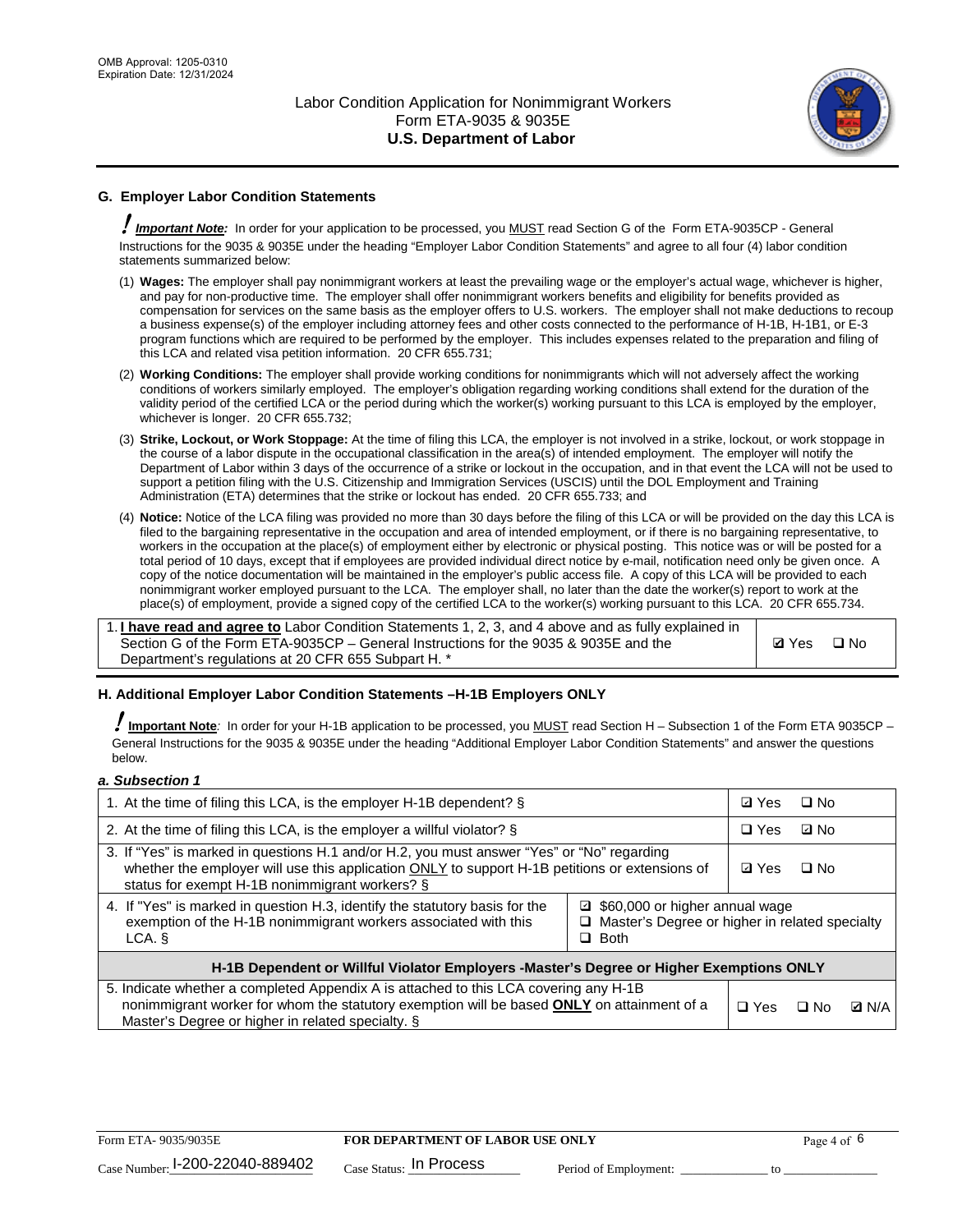

**If you marked "Yes" to questions H.a.1 (H-1B dependent) and/or H.a.2 (H-1B willful violator) and "No" to question H.a.3 (exempt H-1B nonimmigrant workers), you MUST read Section H – Subsection 2 of the Form ETA 9035CP – General Instructions for the 9035 & 9035E under the heading "Additional Employer Labor Condition Statements" and indicate your agreement to all three (3) additional statements summarized below.**

#### *b. Subsection 2*

- A. **Displacement:** An H-1B dependent or willful violator employer is prohibited from displacing a U.S. worker in its own workforce within the period beginning 90 days before and ending 90 days after the date of filing of the visa petition. 20 CFR 655.738(c);
- B. **Secondary Displacement:** An H-1B dependent or willful violator employer is prohibited from placing an H-1B nonimmigrant worker(s) with another/secondary employer where there are indicia of an employment relationship between the nonimmigrant worker(s) and that other/secondary employer (thus possibly affecting the jobs of U.S. workers employed by that other employer), unless and until the employer subject to this LCA makes the inquiries and/or receives the information set forth in 20 CFR 655.738(d)(5) concerning that other/secondary employer's displacement of similarly employed U.S. workers in its workforce within the period beginning 90 days before and ending 90 days after the date of such placement. 20 CFR 655.738(d). Even if the required inquiry of the secondary employer is made, the H-1B dependent or willful violator employer will be subject to a finding of a violation of the secondary displacement prohibition if the secondary employer, in fact, displaces any U.S. worker(s) during the applicable time period; and
- C. **Recruitment and Hiring:** Prior to filing this LCA or any petition or request for extension of status for nonimmigrant worker(s) supported by this LCA, the H-1B dependent or willful violator employer must take good faith steps to recruit U.S. workers for the job(s) using procedures that meet industry-wide standards and offer compensation that is at least as great as the required wage to be paid to the nonimmigrant worker(s) pursuant to 20 CFR 655.731(a). The employer must offer the job(s) to any U.S. worker who applies and is equally or better qualified for the job than the nonimmigrant worker. 20 CFR 655.739.

| 6. I have read and agree to Additional Employer Labor Condition Statements A, B, and C above and |       |           |
|--------------------------------------------------------------------------------------------------|-------|-----------|
| as fully explained in Section H – Subsections 1 and 2 of the Form ETA 9035CP – General           | □ Yes | $\Box$ No |
| Instructions for the 9035 & 9035E and the Department's regulations at 20 CFR 655 Subpart H. §    |       |           |

## **I. Public Disclosure Information**

! **Important Note***:* You must select one or both of the options listed in this Section.

**sqrt** Employer's principal place of business □ Place of employment

## **J. Notice of Obligations**

A. Upon receipt of the certified LCA, the employer must take the following actions:

- o Print and sign a hard copy of the LCA if filing electronically (20 CFR 655.730(c)(3));<br>
Maintain the original signed and certified LCA in the employer's files (20 CFR 655.7
- Maintain the original signed and certified LCA in the employer's files (20 CFR 655.705(c)(2); 20 CFR 655.730(c)(3); and 20 CFR 655.760); and
- o Make a copy of the LCA, as well as necessary supporting documentation required by the Department of Labor regulations, available for public examination in a public access file at the employer's principal place of business in the U.S. or at the place of employment within one working day after the date on which the LCA is filed with the Department of Labor (20 CFR 655.705(c)(2) and 20 CFR 655.760).
- B. The employer must develop sufficient documentation to meet its burden of proof with respect to the validity of the statements made in its LCA and the accuracy of information provided, in the event that such statement or information is challenged (20 CFR 655.705(c)(5) and 20 CFR 655.700(d)(4)(iv)).
- C. The employer must make this LCA, supporting documentation, and other records available to officials of the Department of Labor upon request during any investigation under the Immigration and Nationality Act (20 CFR 655.760 and 20 CFR Subpart I).

*I declare under penalty of perjury that I have read and reviewed this application and that to the best of my knowledge, the*  information contained therein is true and accurate. I understand that to knowingly furnish materially false information in the *preparation of this form and any supplement thereto or to aid, abet, or counsel another to do so is a federal offense punishable by fines, imprisonment, or both (18 U.S.C. 2, 1001,1546,1621).*

| 1. Last (family) name of hiring or designated official *   2. First (given) name of hiring or designated official *   3. Middle initial §<br>Vidyadharan | Saniav           |  |
|----------------------------------------------------------------------------------------------------------------------------------------------------------|------------------|--|
| 4. Hiring or designated official title *<br>Chief Legal Officer                                                                                          |                  |  |
| 5. Signature *                                                                                                                                           | 6. Date signed * |  |

| Form ETA-9035/9035E                         | <b>FOR DEPARTMENT OF LABOR USE ONLY</b> |                       |  |
|---------------------------------------------|-----------------------------------------|-----------------------|--|
| $_{\text{Case Number:}}$ I-200-22040-889402 | $_{\rm Case~S status:}$ In Process      | Period of Employment: |  |